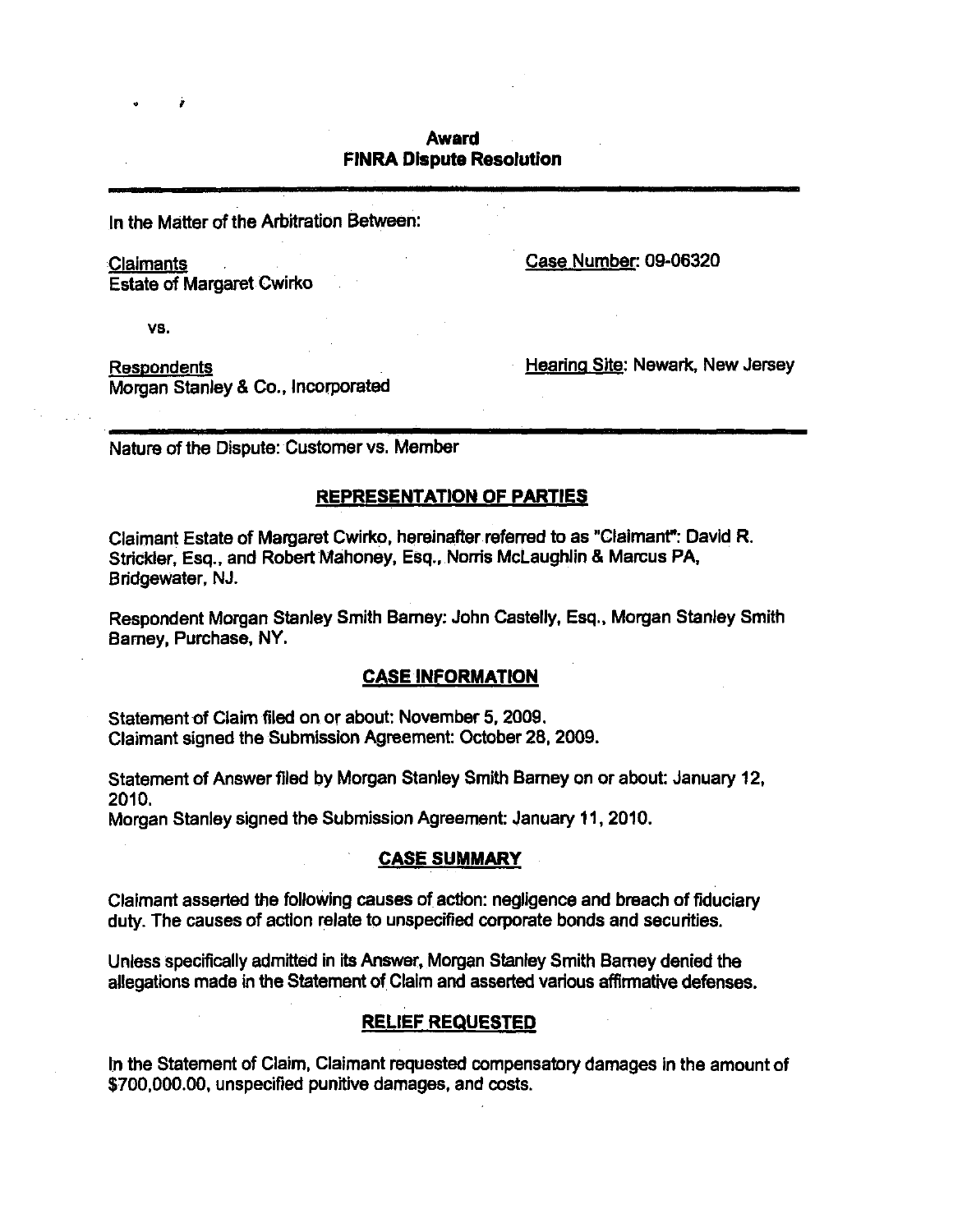FINRA Dispute Resolution Arbitration No. 09-06320 Award Page 2 of 4

At the close of the hearing, Claimant requested compensatory damages in the range of \$1,063,425.37 to \$1,305,502.21 inclusive of interest, attorneys' fees, and expert witness fees.

Morgan Stanley Smith Bamey requested dismissal of the Statement of Claim, costs and expenses, expungement of this arbitration from unnamed party Gregory Stephenson's CRD record, and for such other and further relief that the Panel may award.

### **OTHER ISSUES CONSIDERED AND DECIDED**

The Arbitrators acknowledge that they have each read the pleadings and other materials filed by the parties.

At the hearing, Morgan Stanley Smith Bamey moved for a directed verdict and Claimant opposed the Motion. After due deliberation, the Panel determined to deny the Motion.

At the hearing the parties agreed to substitute Morgan Stanley Smith Bamey (CRD #149777) with Morgan Stanley & Co.. Incorporated (CRD # 8209). The Panel granted the parties' request.

The parties have agreed that the Award in this matter may be executed in counterpart copies or that a handwritten, signed Award may be entered.

#### **AWARD**

After considering the pleadings, the testimony and evidence presented at the hearing, the Panel has decided in full and final resolution of the issues submitted for determination as follows:

- 1. Morgan Stanley & Co., Incorporated is liable for and shall pay to Claimant compensatory damages inclusive of interest in the amount of \$241,344.00.
- 2. Morgan Stanley & Co., Incorporated expungement request on behalf of unnamed party Gregory Stephenson is denied.
- 3. Any and all relief not specifically addressed herein, including punitive damages, is denied.

## **FEES**

**Pursuant to the Code, the following fees are assessed:** 

#### **Filing Fees**

FINRA Dispute Resolution assessed a filing fee\* for each claim:  $\text{initial claim filing fee} = $1,575.00$ 

\*The filing fee is made up of a non-refundable and a refundable portion.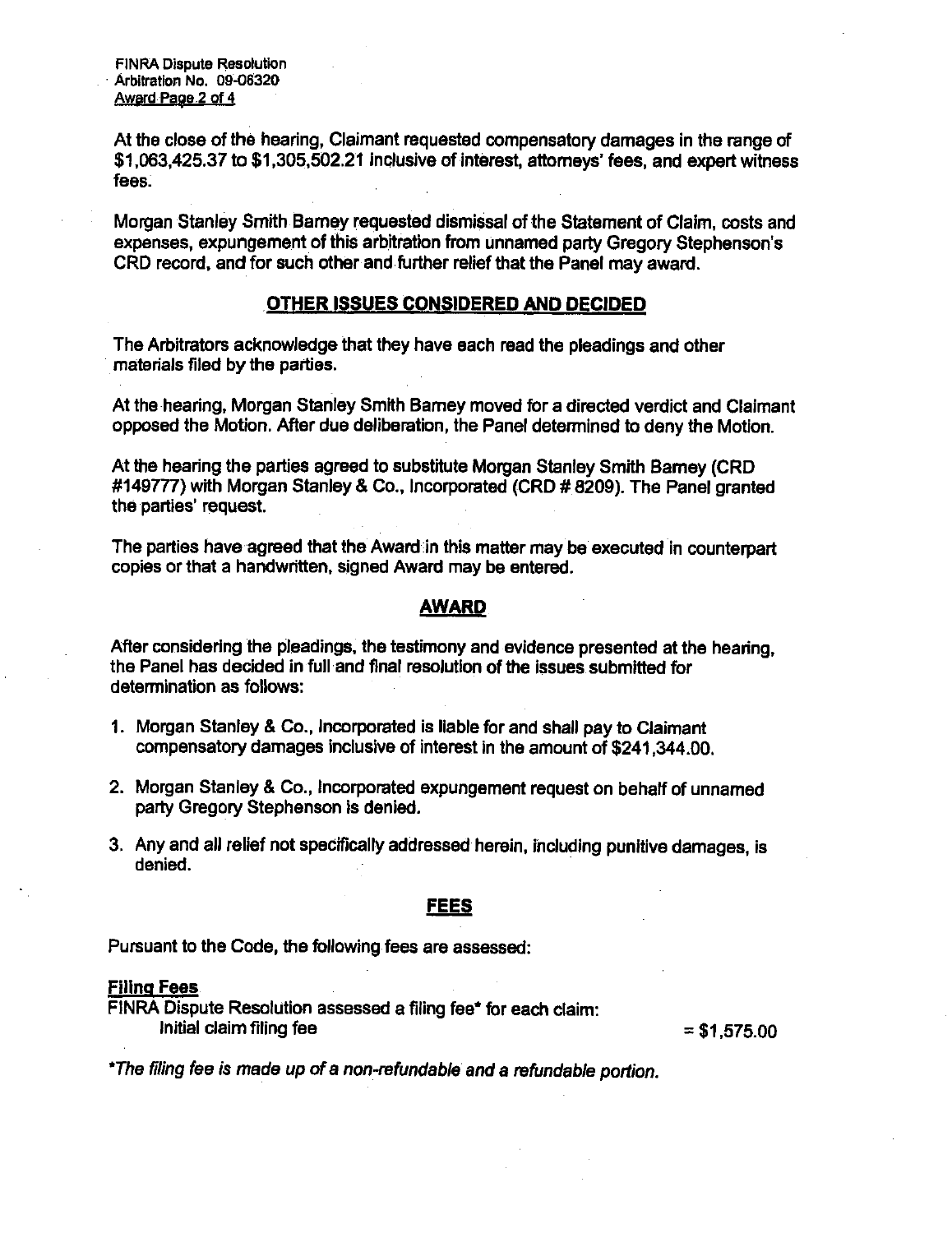### **Member Fees**

Member fees are assessed to each member firm that is a party in these proceedings or to the member firm that employed the associated person at the time of the events giving rise to the dispute. Accordingly, as a party. Morgan Stanley & Co., Incorporated is assessed the following:

| Member surcharge        | $= $2,250.00$ |
|-------------------------|---------------|
| Pre-hearing process fee | $=$ \$750.00  |
| Hearing process fee     | $= $4,000.00$ |

#### **Adiournment Fees**

Adjournments granted during these proceedings for which fees were assessed:

November 16, 17, 18, 2010 and December 7, 8, 9, 2010, adjournment by all parties  $= $1,200.00$ 

### **Hearing Session Fees and Assessments**

The Panel has assessed hearing session fees for each session conducted. A session is any meeting between the parties and the arbitrators, including a pre-hearing conference with the arbitrators, that lasts four (4) hours or less. Fees associated with these proceedings are:

| One (1) Pre-hearing session with the Panel @ \$1,200.00/session |           | $= $1,200.00$ |
|-----------------------------------------------------------------|-----------|---------------|
| Pre-hearing conference: April 7, 2010                           | 1 session |               |

| Eleven (11) Hearing sessions @ \$1,200.00/session |                  |            | $=$ \$13,200.00 |
|---------------------------------------------------|------------------|------------|-----------------|
| <b>Hearing Dates:</b>                             | October 3, 2011  | 2 sessions |                 |
|                                                   | October 4, 2011  | 2 sessions |                 |
|                                                   | October 5, 2011  | 2 sessions |                 |
|                                                   | October 6, 2011  | 2 sessions |                 |
|                                                   | October 7, 2011  | 2 sessions |                 |
|                                                   | October 11, 2011 | session    |                 |

Total Hearing Session Fees  $= $14,400.00$ 

The Panel has assessed \$7,200.00 of the hearing session fees to Claimant The Panel has assessed \$7,200.00 of the hearing session fees to Morgan Stanley & Co., incorporated.

All balances are payable to FINRA Dispute Resolution and are due upon receipt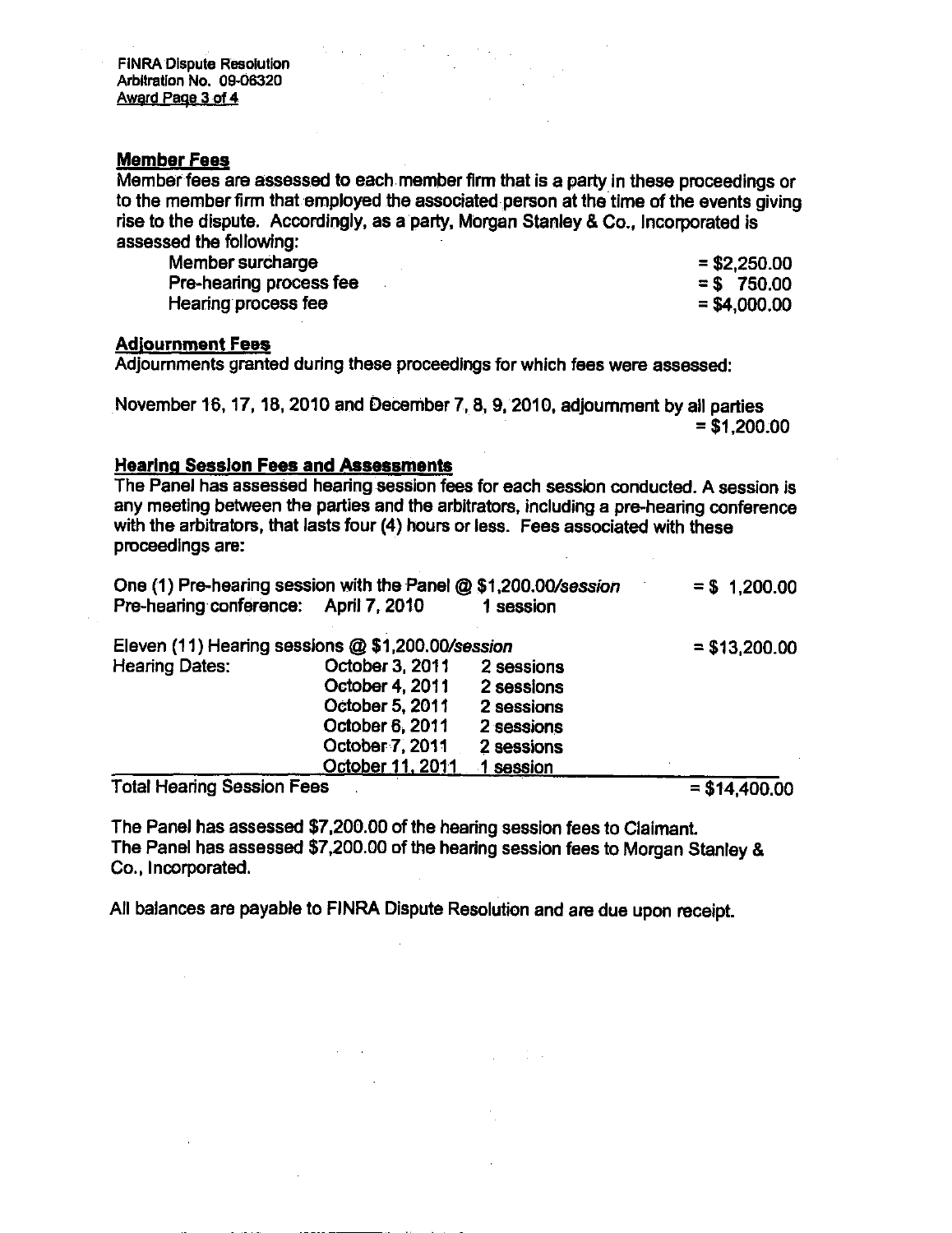**FINRA Dispute Resolution** Arbitration No. 09-06320 Award Page 4 of 4

#### **ARBITRATION PANEL**

Edward W. Morris. Jr. Dwight Wassong Joseph Christopher Rosa Public Arbitrator, Presiding Chairperson **Public Arbitrator** Non-Public Arbitrator

I, the undersigned Arbitrator, do hereby affirm that I am the individual described herein and who executed this instrument which is my award.

## Concurring Arbitrators' Signatures

Edward W. Morris, Jr. Public Arbitrator, Presiding Chairperson

laturá

Dwight Wassong **Public Arbitrator** 

**Signature Date** 

Joseph Christopher Rosa Non-Public Arbitrator

**Signature Date** 

October 31, 2011

Date of Sarvice (For FINRA Dispute Resolution office use only)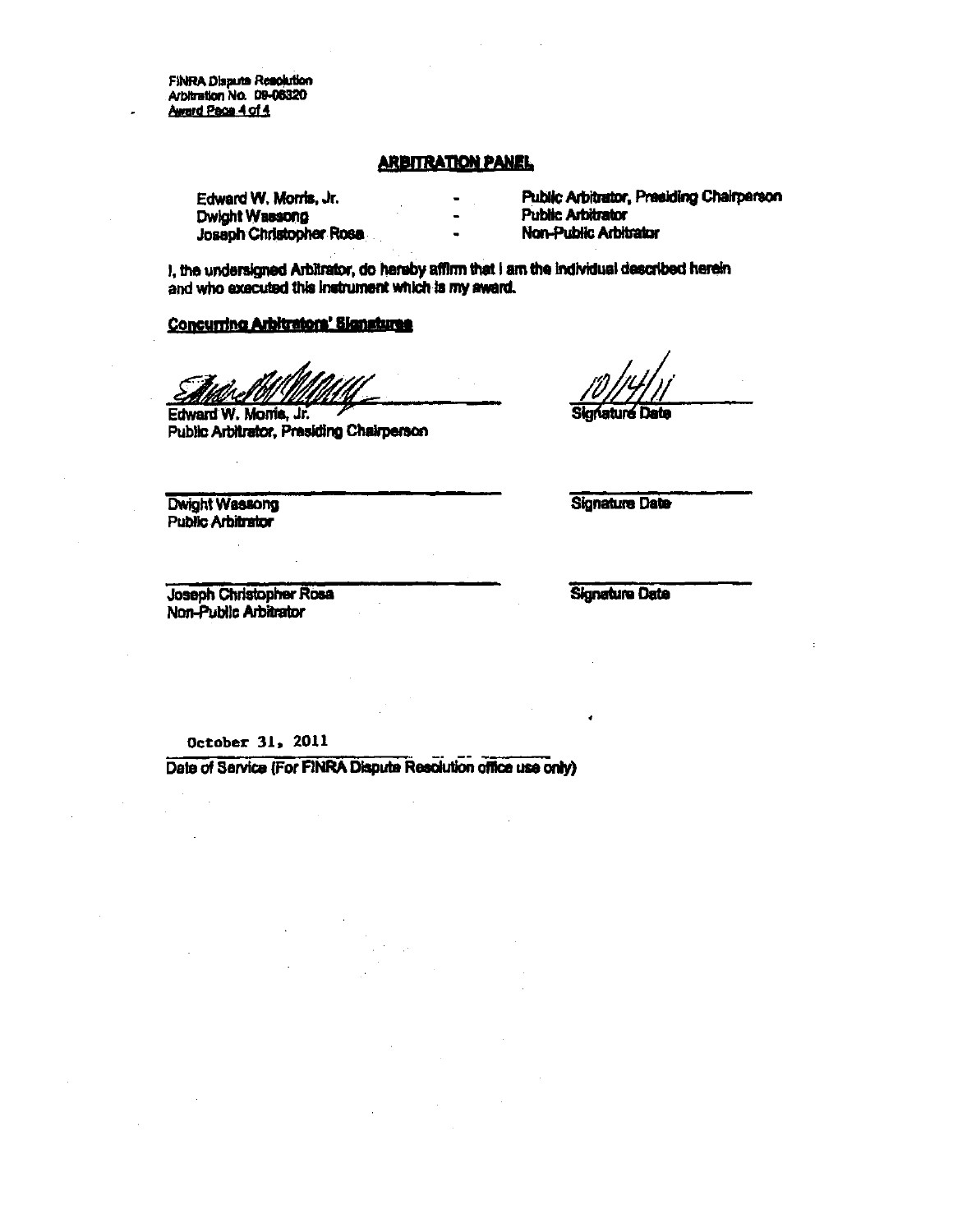FINRA Dispute Resolution Arbitration No. 09-06320 Award Paoe 4 of 4

#### **ARBITRATION PANEL**

Edward W. Morris, Jr. Dwight Wassong Joseph Christopher Rosa

- Public Arbitrator. Presiding Chairperson
- Public Arbitrator
- Non-Public Arbitrator

i, the undersigned Arbitrator, do hereby affirm that I am the individual described herein and who executed this instrument which is my award.

### Concurring Arbitrators' Signatures

Edward W. Morris, Jr. Public Arbitrator, Presiding Chairperson Signature Date

Signature Date

Joseph Christopher Rosa Non^Public Arbitrator

Dwight Wassong Public Arbitrator

Signature Date

**October 31, 2011** 

Date of Service (For FINRA Dispute Resolution office use only)